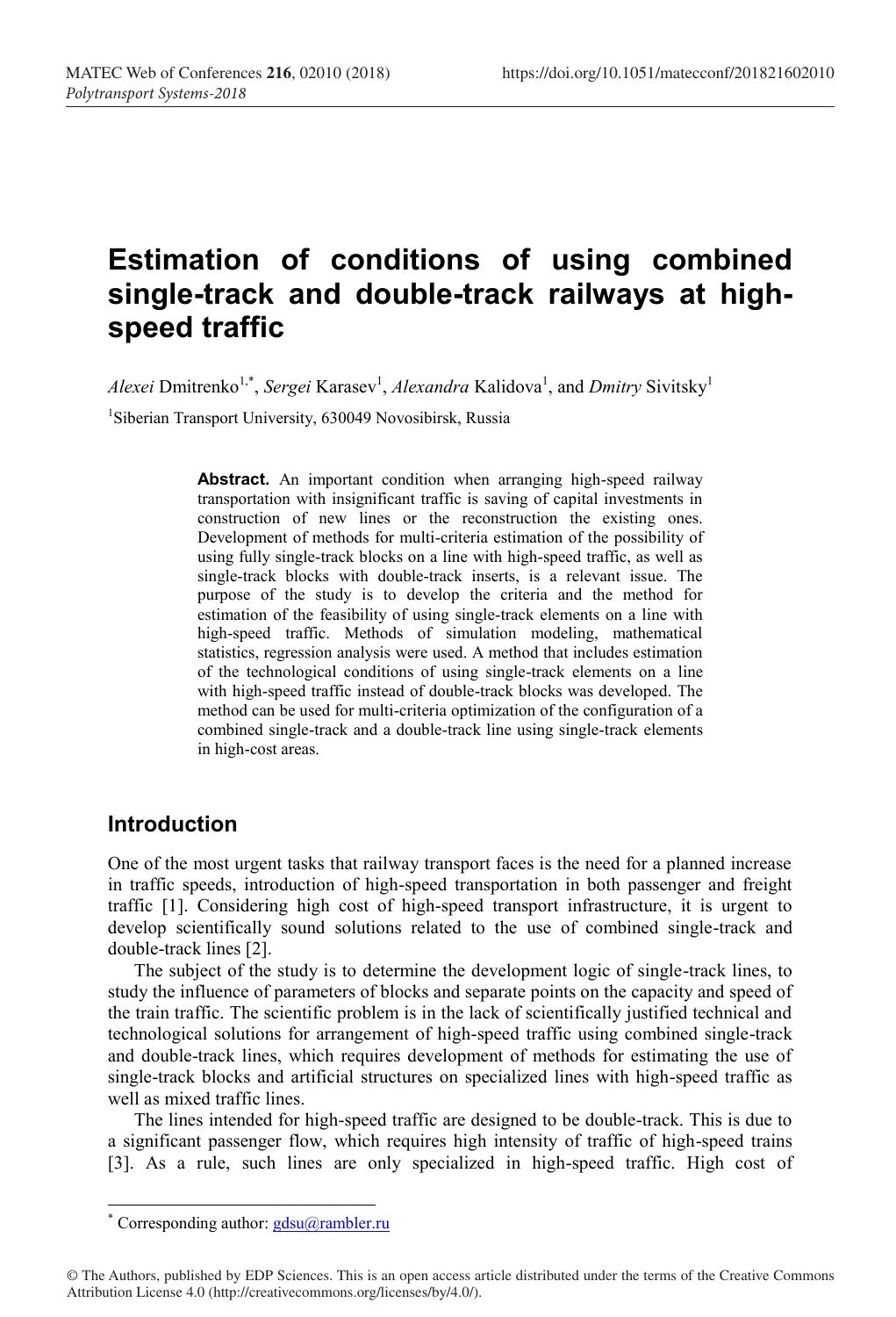infrastructure of specialized double-track lines pays off due to the significant traffic volume [4]. With that, in a number of countries in Eastern Europe, Central Asia, South America, as well as in Russia, the volume of passenger traffic is insufficient for development of highspeed traffic under such scheme. In these conditions, creation of a high-speed railway system requires finding ways to reduce the amount of required investments [5, 6].

One of the possibilities is the use of single-track distances and artificial structures, separating points [7]. Such solutions ensure significant saving on costs. However, there is almost no scientific research in this direction in the countries that occupy the leading positions in the field of high-speed transportation. The reason is the difference in the volume of passenger traffic: with a large passenger flow, development of single-track lines for high-speed traffic is not considered to be a promising technical solution.

The research is based on findings of a number of authors [1, 2, 6, 7] devoted to the use of single-track elements on high-speed railways, which reduces the infrastructure cost. The experience of using fully or partially single-track lines on the railway network shows that in a number of cases they provide significant saving on capital investments with a sufficient level of capacity [8, 9]. These studies deal with arrangement of train traffic, scheduling, as well as technical solutions for railway construction.

The authors of this article make an attempt to develop scientific solutions aimed at determining the rational layout of the line. The purpose of the study was to develop the criteria and the method for estimation of the feasibility of using single-track elements on a line with high-speed traffic. The novelty of the study is to consider the problem of using single-track elements on railway lines with high-speed traffic in a multi-criteria setting. The criteria are capacity, train speed, capital costs of line development.

#### **Research methods**

General scientific methods of analysis and synthesis, methods of simulation modeling, mathematical statistics methods are used. The use of single-track blocks with increasing traffic volumes and speed may cause lack of line capacity. This creates the task of estimating the design conditions for single-track blocks.

The method of computer simulation was used to estimate the conditions of single-track elements. Unlike traditional methods of analytical calculation of capacity, the method used provides the possibility of variant calculations with arbitrary parameters of train traffic in both directions. IM Barrier-1 software was developed [10]. Passing of trains through a single-track infrastructure element is simulated (block, artificial construction). The model takes into consideration the structure of missed train traffic, the difference in speed, the duration of occupation of the element, the delay of trains on the approaches and the costs associated with the slowdown in passage of trains.

Approaching of trains to the single-path element can be considered as a stream of demands [5], while the intervals between trains and the duration of occupation of approaches and the element itself can vary. The duration of occupation of the element is directly proportional to its length. It is necessary to assess the influence of single-track blocks parameters on the delays of train traffic and the increase in the transit time of trains.

The program can simulate passing of train traffic in the graphical and analytical form with an arbitrary approach of trains in each direction. Package and non-package schedule is modeled with any given inter-train intervals for an arbitrary time of single-track element occupation by a train in each direction. The incoming flow can be specified as a set of trait attributes  $\{\Pi_i\}$  as an object with a set of properties that determine the order of its passing through a single-track element. Such attributes can be, for instance, a high-speed train category, weight and length, a given priority of passing.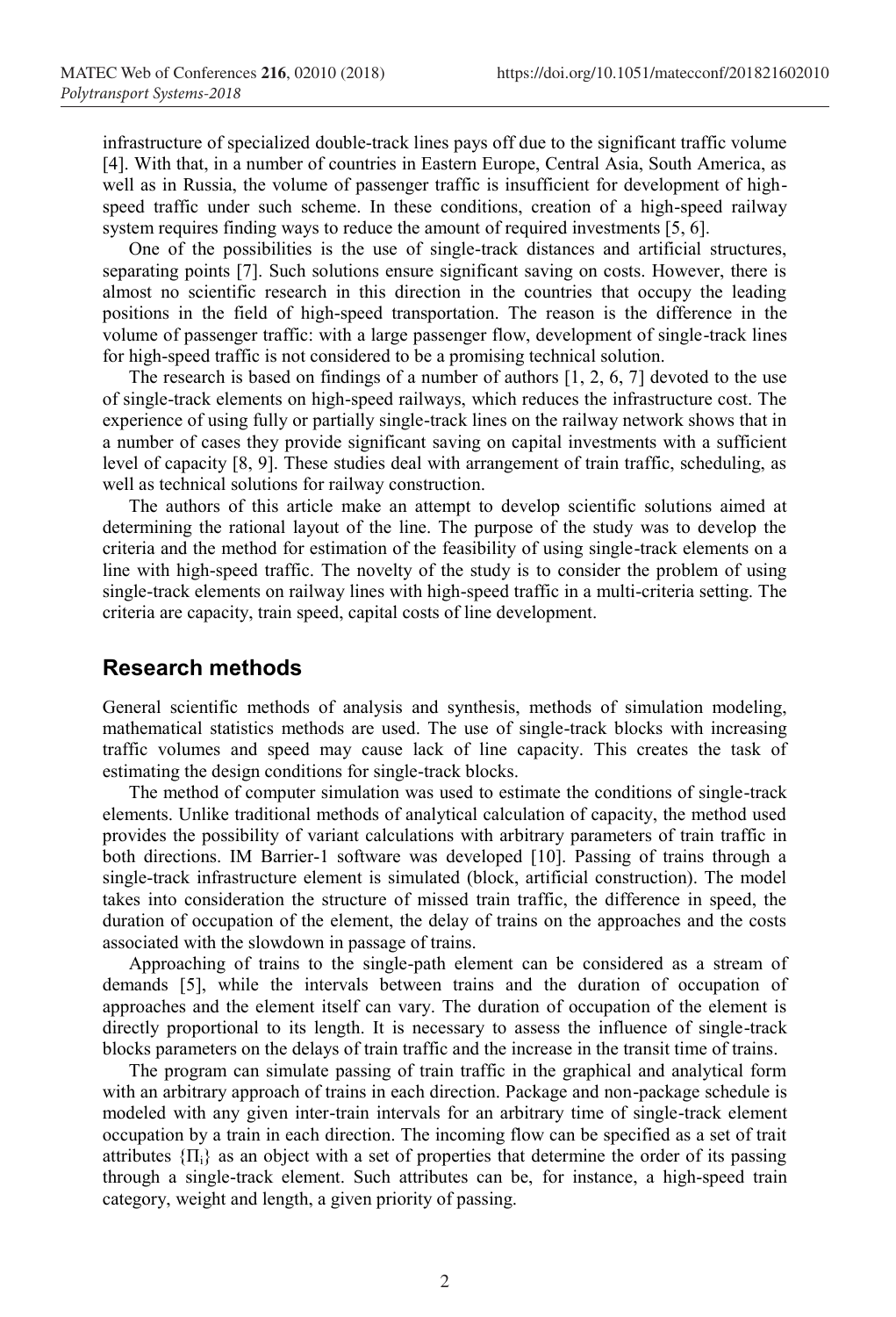The algorithm of the model is based on combining two incoming train flows from different directions into the general flow, either with or without prioritizing of passing of individual trains (Fig. 1). Selection of the direction priority depends on the following factors: the priority of the train itself; the sequence of approach of trains to a single-track element determined by the schedule or the traffic graph; the train approach speed to the one-track element; the intensity of arrival of trains from each direction. Flow " $A$ "  $\sim$ 





Results of simulation of passing of counter traffic flows are displayed in numerical form. The graph of train passing is also formed, taking into consideration the increase in time on the approaches to the single-track element (Fig. 2).



**Fig. 2.** The graph of passing the counter-moving trains through a one-track block, taking into consideration possible delays due to route hostility.

### **Results**

The possibility of using single-track or combined single-track and double-track lines is determined by the design and conditions of use of separate points and blocks. One of the obstacles to increase the traffic speed on single-track lines is the design of separate points. The analysis showed that development of increasing volumes of transportation at various stages of development of railway transport took place in the following main ways:

1. By increasing technical equipment of stations, increasing the length of station tracks, taking into consideration the increase in the average weight of freight trains and traffic irregularity, particularly when performing works on the track overhaul.

2. By increasing the capacity of the blocks, first of all, due to construction of doubletrack inserts, and, subsequently, second main tracks.

Passing loops allow increasing the capacity of single-track railway lines. Increase in the number of passing loops reduces the distance between them, reduces the period of the train traffic graph and causes an increase in the line capacity. The nature of passing trains along the main single-track lines is influenced not only by the locations of passing loops, but also by their layout solutions.

In conditions of growth of transportation volumes on single-track railway lines, it is possible to distinguish two basic stages in development of passing loops design. At the first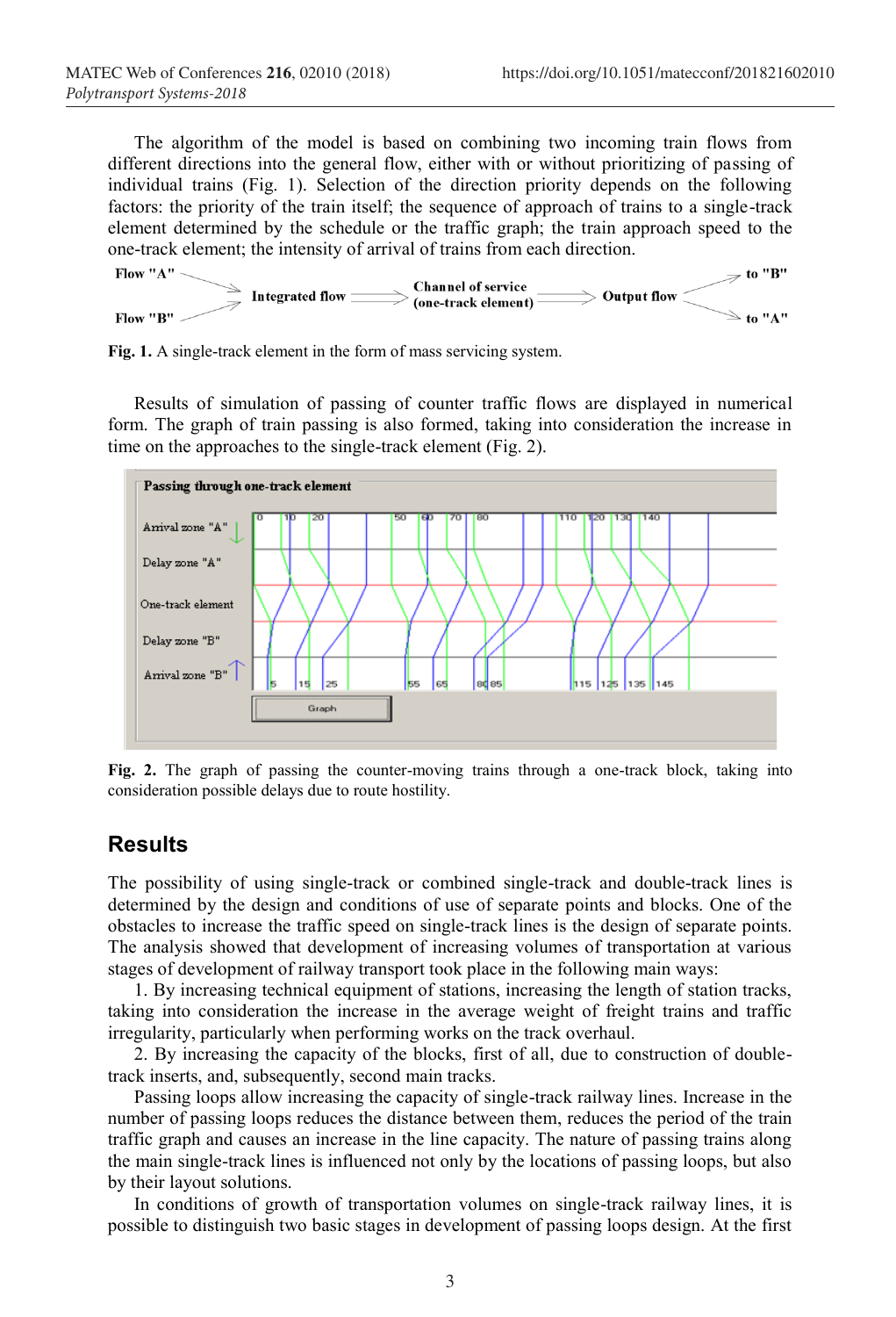stage, in the absence of automated means of communication regarding train traffic, the increase in capacity was ensured by the use of layouts of passing loops and stations with the transverse arrangement of receipt and departure tracks (Fig. 3a). With small initial traffic intensity, the costs associated with stopping of low-weight trains and lengths under crossings at such passing loops are small.



**Fig. 3.** Major passing loops layouts: a – transverse type passing loop; b – longitudinal type passing loop.

At the next stage, development of increasing transportation volumes took place due to the increase in the train traffic speed, the introduction of electric and diesel traction, heavyduty carriages. Non-stop crossing of trains was arranged on single-track railway lines. Development of transportation was also performed through construction of double-track inserts, continuous second main tracks on existing lines. The use of passing loops with the longitudinal arrangement of tracks (Fig. 3b), which provided good opportunities for increasing the speed of passing trains due to non-stop crossing, became more active.

The layout shown in Figure 3a allows crossing with stopping of freight trains of standard length coming from both even and odd direction. Availability of passing loops with several parallel tracks allows reducing the time spent on preparing tracks for receiving and departure of freight and passenger trains.

It is determined that such passing loops are inefficient in conditions of increasing the length and speed of trains because of the additional costs associated with stopping trains when they cross on single-track lines due to increase in the following:

- a) time costs associated with idle trains on the crossing;
- b) energy costs associated with braking and acceleration of trains at crossings;
- c) total number of crossings due to reduction in traffic speed.

Then, there was an increase in transportation volumes, traffic speed, introduction of new means of communication with trains participating in the traffic. As a result, the efficiency of the use of longitudinal-type passing loops (Fig. 3b) and double-track inserts has increased. Construction of second main tracks became more widespread. However, this measure was not enough to improve the economic performance of single-track railway lines in the face of increasing traffic volumes and the required increase in traffic speed [11, 12].

The analysis of the technology of trains passing for layout with transverse arrangement of receiving and departure tracks was performed. The most effective option is when one train stops and the second train passes without stopping (Fig. 4). A completely different situation will arise for highly intensive traffic, when in conditions of crossing irregularity two trains of the opposite traffic direction arrive simultaneously. This will cause the situation when losses of time for parking at crossings will be increased for each of the trains in the layout of passing loops with transverse arrangement of tracks.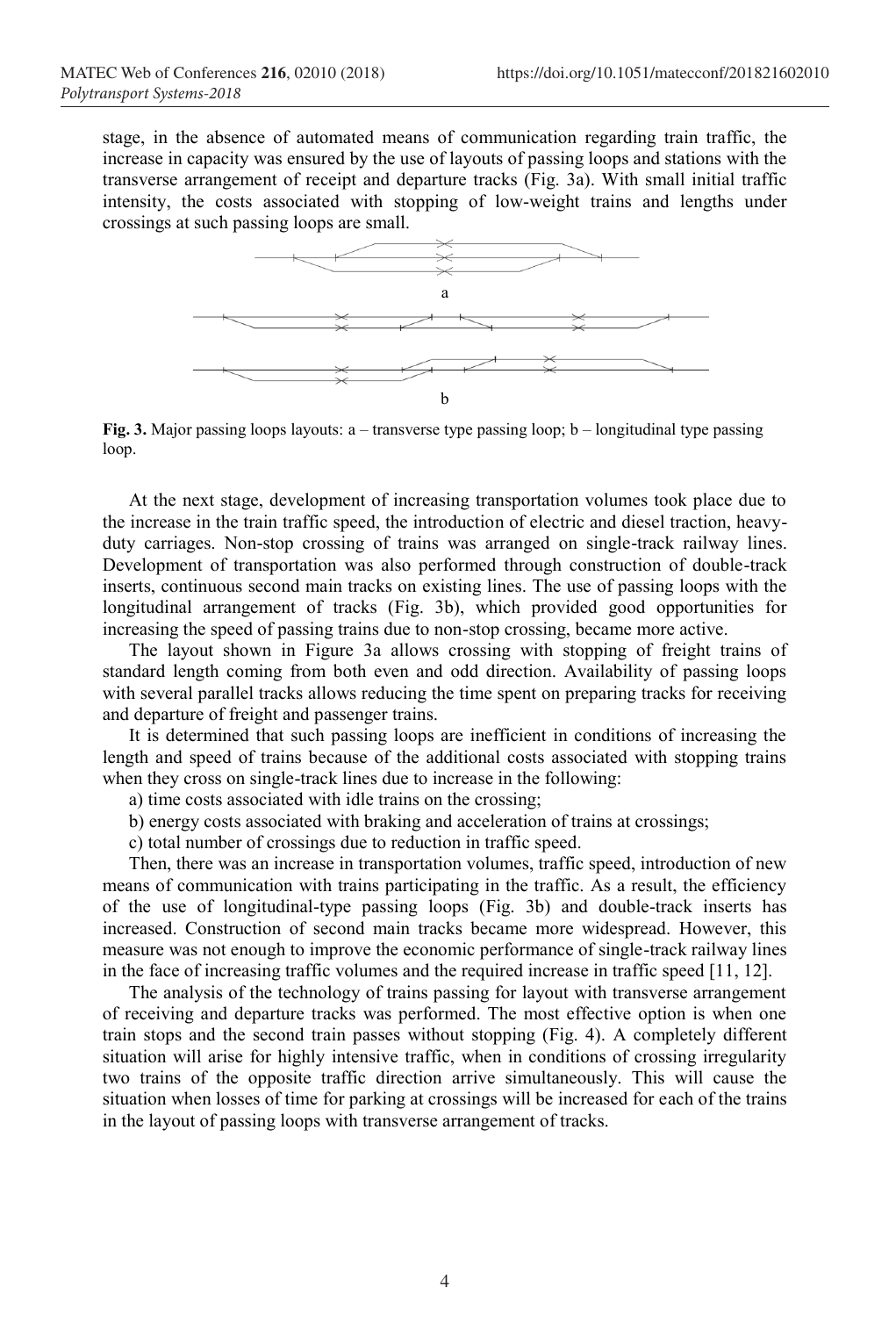

 $t_{\rm w}$  – travelling time;  $t_{\rm e}$  – crossing interval;  $t_{\rm cm}$ – delay at crossing

**Fig. 4.** Parking layout in the case of simultaneous receiving of trains at their crossing at the station.

Comparison of efficiency of the variants showed that simultaneous receiving at the station is less beneficial for layouts of passing loops with transverse arrangement of tracks. For layouts with longitudinal track arrangement, simultaneous receiving of trains provides a significant reduction in energy costs and the time spent when trains are at the crossing. Besides, if there are transverse-type passing loops, additional tracks are usually not used in the case of subsequent laying of the second main track.

Designing of passing loops with displaced and sequential arrangement of tracks makes it possible to reduce the costs associated with stops. It is of particular importance in the case of simultaneous receiving of trains for crossing.

For the proposed schemes of development of the main single-track railway lines, it is expedient to use long double-track inserts instead of construction of separate passing loop points. They will turn separate blocks or their series into double-track sections (Fig. 5). In this case, there arises the possibility of non-stop crossing of trains running at high speed, as well as long trains. The possibility of trains crossing during package passing will also be improved.



**Fig. 5.** Train traffic layout in situations of availability of blocks with double-track inserts.

Theoretical analysis of layouts of separate points allows concluding that it is expedient to use passing loops of the longitudinal type in conditions of increasing the traffic speed and development of high-speed traffic. Passing loops with sequential arrangement of tracks on the same side of the main track allows non-stop crossing of trains. It forms good conditions for staged transition to a double-track line. Construction of double-track inserts is recommended at separate stages with a light profile and simple construction conditions. This will allow increasing the train traffic speed with consideration of their crossing without stops. Thus, the subsequent transition from a fully single-track to a combined single-track and double-track line will be performed. Later, it may easily be developed into a double-track line.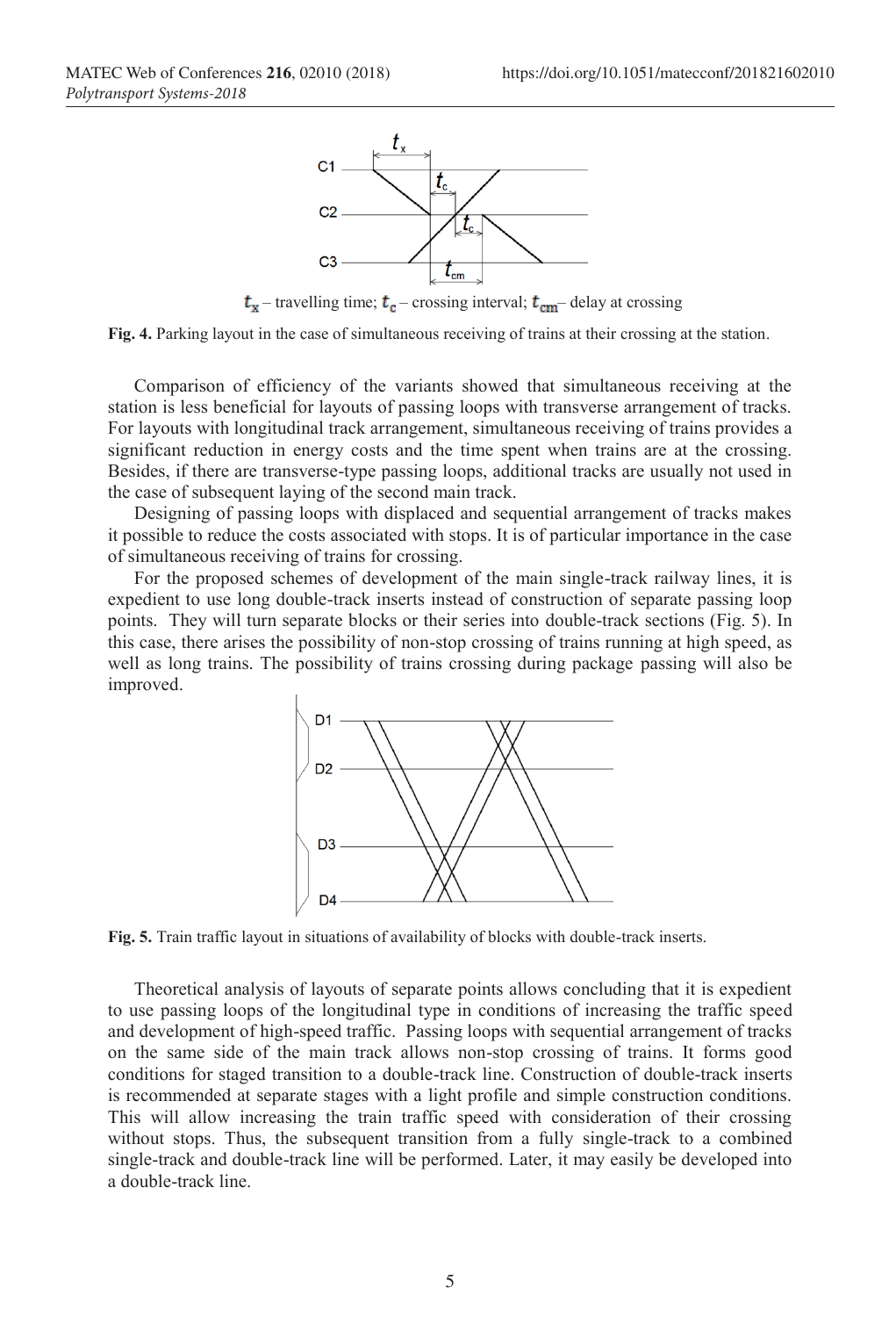The element that limits the capacity of combined single-track and double-track lines is single-track blocks and other elements (in particular, single-track artificial structures). It is expedient to use simulation methods to determine the possibility of their use in conditions of high-speed traffic. The model allows determining the available capacity of a single-track element (block, artificial structure) for high-speed traffic conditions (Fig. 6).



**Fig. 6.** Graphic dependence of the available capacity on the length of a single-track element.

The dependences obtained can be used to estimate the possibility of using single-track elements on a combined single-track and double-track line. It is also possible to apply them for estimating the capacity level.

The performed theoretical studies and simulation results show that the use of combined single-track and double-track lines can be quite effective at low required capacity. Their application with justified parameters of layouts of separate points and single-track blocks can provide a significant reduction in capital investments at the sufficient level of available capacity.

Arrangement of passing of trains through a single-track element at possible delays depends on the length of the element and the time of its occupation. With consecutive passing of trains, it is necessary to determine the possible delays associated with the route hostility of passing trains. Such delays affect the capacity of a certain element and section. With that, the delay may also be not associated with train stopping. Then, it is necessary to ensure reduction in speed and, correspondingly, increasing in the traveling time on the approach to the single-track element for the period of time equal to the estimated delay time. In this case, the need for a feasibility study for additional development of separate points arises.

In order to ensure the optimal passage of trains, it is necessary to adjust the rate of their approach to single-track blocks. It is achieved by adjusting the intervals between trains. Estimation of conditions of use of single-track elements can be performed by solving the problem of rational distribution of homogeneous resources. Such resources are capital investments or the total travel time of the train over the section. The capacity of line elements in this case is taken into consideration in the form of constraints and can determine the need for conversion of certain single-track elements into double-track ones.

The proposed method makes it possible to reasonably approach making decisions on development of railway networks and individual operating domains, including the